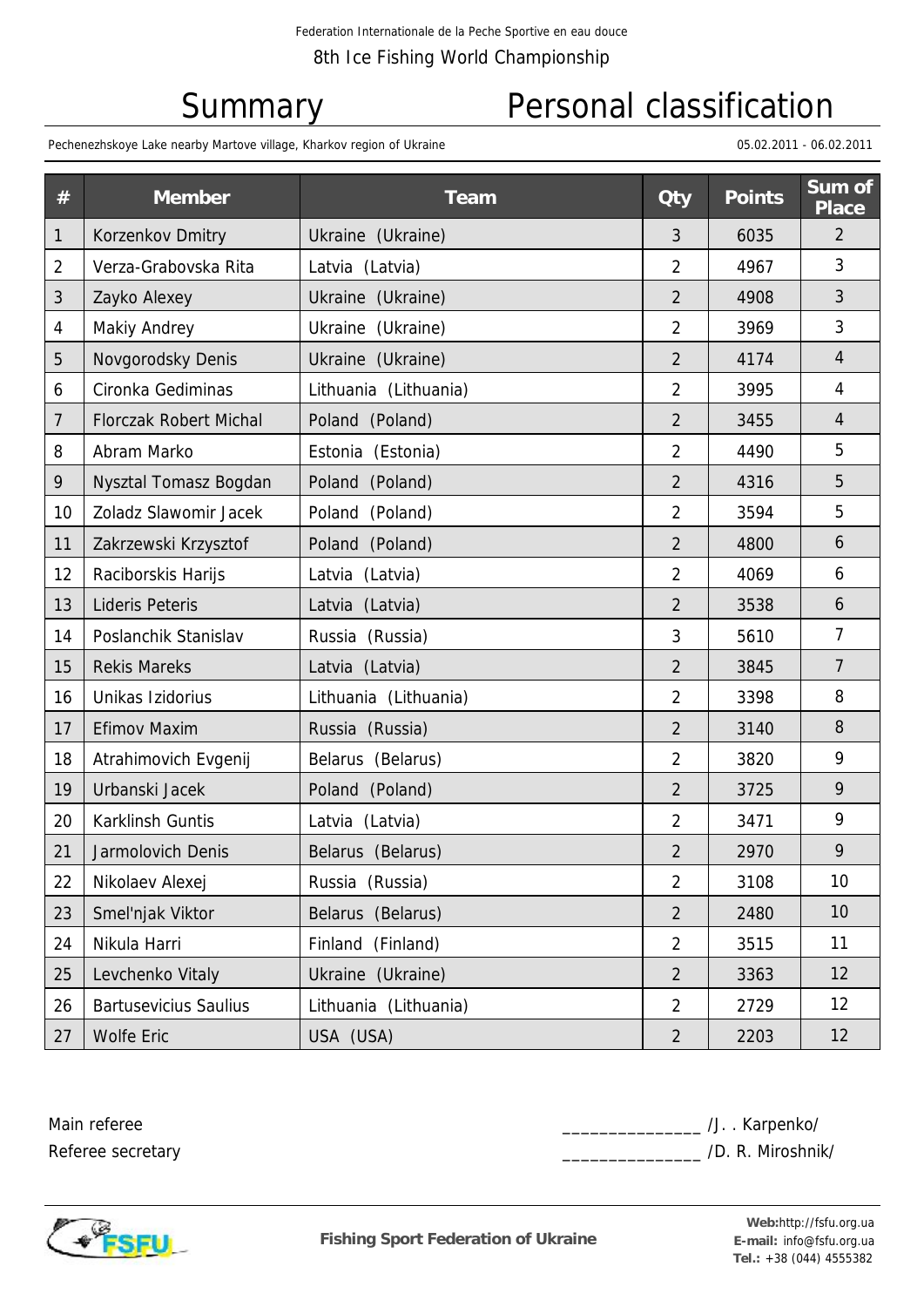# Summary Personal classification

Pechenezhskoye Lake nearby Martove village, Kharkov region of Ukraine 05.02.2011 - 06.02.2011 - 06.02.2011 - 06.02.2011

| #  | <b>Member</b>             | <b>Team</b>                     | <b>Qty</b>              | <b>Points</b> | Sum of<br><b>Place</b> |  |
|----|---------------------------|---------------------------------|-------------------------|---------------|------------------------|--|
| 28 | Mikelionis Martynas       | Lithuania (Lithuania)           | $\overline{2}$          | 2140          | 12                     |  |
| 29 | Drozdovskij Sergej        | Belarus (Belarus)               | $\overline{2}$          | 3097          | 13                     |  |
| 30 | Shors Jurij               | Belarus (Belarus)               | $\overline{2}$          | 2666          | 13                     |  |
| 31 | Pesjukov Stanislav        | Estonia (Estonia)               | $\overline{2}$          | 2370          | 13                     |  |
| 32 | Kuusela Vesa              | Finland (Finland)               | $\overline{2}$          | 1725          | 13                     |  |
| 33 | Pantaleev Plamen          | Bulgaria (Bulgaria)             | $\overline{2}$          | 2054          | 14                     |  |
| 34 | Serov Gennadij            | Russia (Russia)                 | $\overline{2}$          | 1868          | 14                     |  |
| 35 | <b>Gilbert Myron</b>      | USA (USA)                       | $\overline{2}$          | 3152          | 15                     |  |
| 36 | Poula Matej               | Czech Republik (Czech Republik) | $\overline{2}$          | 2697          | 15                     |  |
| 37 | Toomla Enno               | Estonia (Estonia)               | $\overline{2}$          | 2189          | 16                     |  |
| 38 | D'jachenko Alexej         | Russia (Russia)                 | $\overline{2}$          | 2070          | 16                     |  |
| 39 | Lukonas Martynas          | Lithuania (Lithuania)           | $\overline{2}$          | 2027          | 16                     |  |
| 40 | <b>Wetterhall Andreas</b> | Sweden (Sweden)                 | $\overline{2}$          | 1939          | 16                     |  |
| 41 | <b>Boedeker Michael</b>   | USA (USA)                       | $\overline{2}$          | 2007          | 18                     |  |
| 42 | Andersson Folke           | Sweden (Sweden)                 | $\overline{2}$          | 1463          | 18                     |  |
| 43 | <b>Bussian Doug</b>       | USA (USA)                       | $\overline{2}$          | 1439          | 18                     |  |
| 44 | Visnapuu Jaak             | Estonia (Estonia)               | $\overline{2}$          | 1415          | 18                     |  |
| 45 | Heinonen Jarmo            | Finland (Finland)               | $\overline{2}$          | 2488          | 19                     |  |
| 46 | Vassilevich Igor          | Kazakhstan (Kazakhstan)         | $\overline{2}$          | 1347          | 19                     |  |
| 47 | Pyrjeu Vladimir           | Moldova (Moldova)               | $\overline{2}$          | 1818          | 20                     |  |
| 48 | <b>Boshold Tony</b>       | USA (USA)                       | $\overline{\mathbf{c}}$ | 1575          | 20                     |  |
| 49 | Tychshenko Igor           | Kazakhstan (Kazakhstan)         | $\overline{2}$          | 1837          | 21                     |  |
| 50 | Danielsson Par            | Sweden (Sweden)                 | $\overline{2}$          | 1667          | 21                     |  |
| 51 | Knyazbaev Sanat           | Kazakhstan (Kazakhstan)         | $\overline{2}$          | 1427          | 21                     |  |
| 52 | Rudi Victor               | Kazakhstan (Kazakhstan)         | $\overline{2}$          | 1066          | 21                     |  |
| 53 | Chobanu Vasiliy           | Moldova (Moldova)               | $\overline{2}$          | 1065          | 21                     |  |
| 54 | Hristov Ivajlo            | Bulgaria (Bulgaria)             | $\overline{2}$          | 985           | 21                     |  |

Main referee Referee secretary \_\_\_\_\_\_\_\_\_\_\_\_\_\_\_ /J. . Karpenko/ \_\_\_ /D. R. Miroshnik/



**Fishing Sport Federation of Ukraine**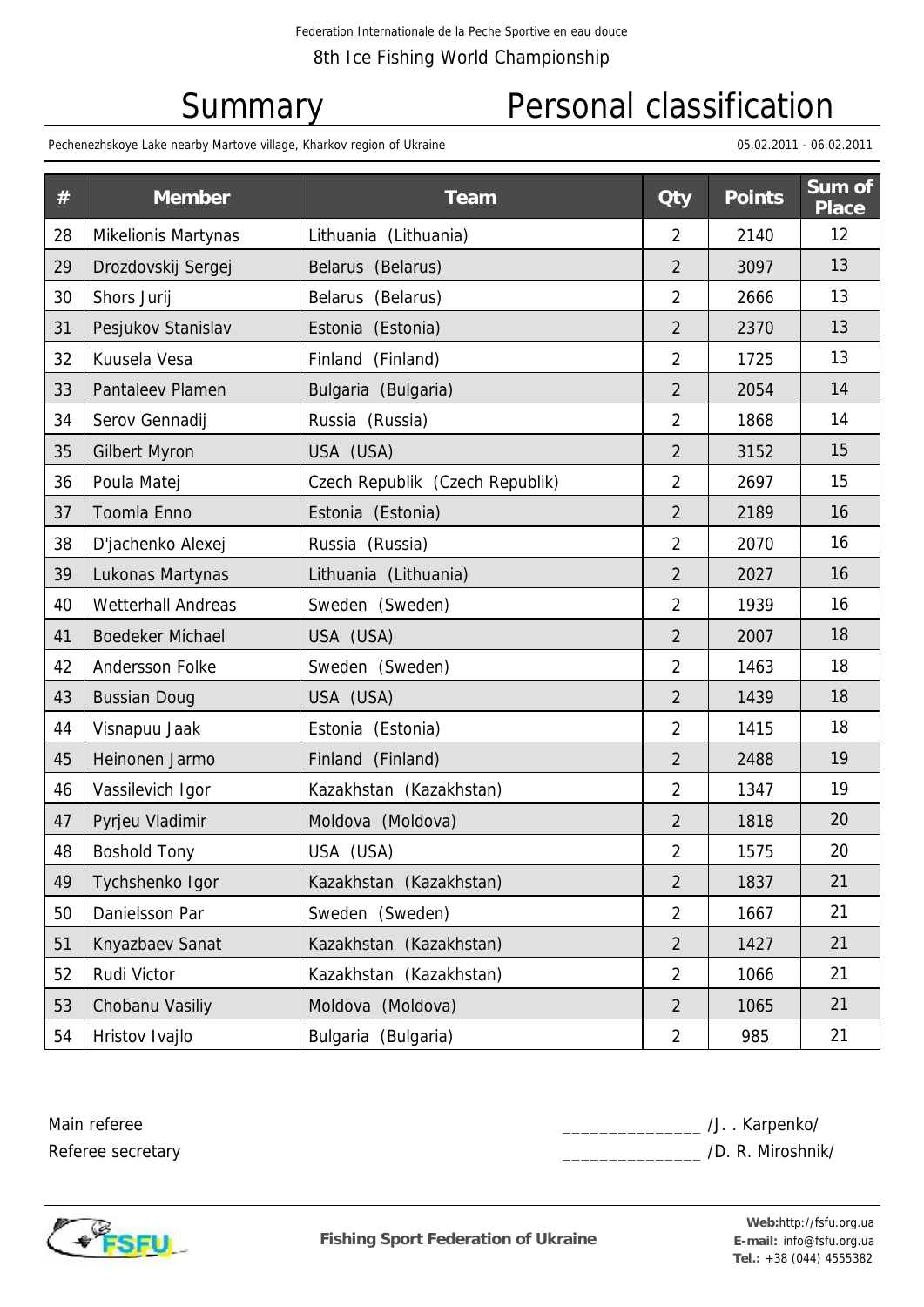### Summary Personal classification

Pechenezhskoye Lake nearby Martove village, Kharkov region of Ukraine 05.02.2011 - 06.02.2011 - 06.02.2011 - 06.02.2011

| #  | <b>Member</b>           | <b>Team</b>                     | <b>Qty</b>     | <b>Points</b> | Sum of<br><b>Place</b> |
|----|-------------------------|---------------------------------|----------------|---------------|------------------------|
| 55 | Johnsson Kjell-Ake      | Sweden (Sweden)                 |                | 978           | 22                     |
| 56 | Zahradka Josef          | Czech Republik (Czech Republik) | $\overline{2}$ | 1603          | 23                     |
| 57 | Mursa Mihail            | Moldova (Moldova)               | $\overline{2}$ | 1287          | 24                     |
| 58 | <b>Banhard Mati</b>     | Estonia (Estonia)               | $\overline{2}$ | 1113          | 24                     |
| 59 | Lavonen Teuvo           | Finland (Finland)               | $\overline{2}$ | 867           | 24                     |
| 60 | Lintila Kimmo           | Finland (Finland)               |                | 772           | 24                     |
| 61 | Epurjanu Alexey         | Moldova (Moldova)               | $\overline{2}$ | 758           | 24                     |
| 62 | Galchuk Igor            | (Moldova)<br>Moldova            | $\overline{2}$ | 645           | 24                     |
| 63 | Kolev Valentin          | Bulgaria (Bulgaria)             | 2              | 1671          | 25                     |
| 64 | <b>Arsenov Borislav</b> | Bulgaria (Bulgaria)             | $\overline{2}$ | 1339          | 25                     |
| 65 | Janev Evgeni            | Bulgaria (Bulgaria)             | $\overline{2}$ | 770           | 25                     |
| 66 | <b>Borgul Oleg</b>      | Kazakhstan (Kazakhstan)         | 2              | 559           | 26                     |
| 67 | Karlsson Susanna        | Sweden (Sweden)                 | $\overline{2}$ | 1103          | 27                     |
| 68 | Panek Jan               | Czech Republik (Czech Republik) | $\overline{2}$ | 598           | 27                     |
| 69 | Kubicova Jana           | Czech Republik (Czech Republik) | 2              | 409           | 27                     |
| 70 | <b>Kubice Petr</b>      | Czech Republik (Czech Republik) | $\overline{2}$ | 216           | 28                     |

Main referee Referee secretary \_\_\_\_\_\_\_\_\_\_\_\_\_\_\_ /J. . Karpenko/ \_\_\_ /D. R. Miroshnik/



**Fishing Sport Federation of Ukraine** 

**Tel.:** +38 (044) 4555382 Web:http://fsfu.org.ua E-mail: info@fsfu.org.ua